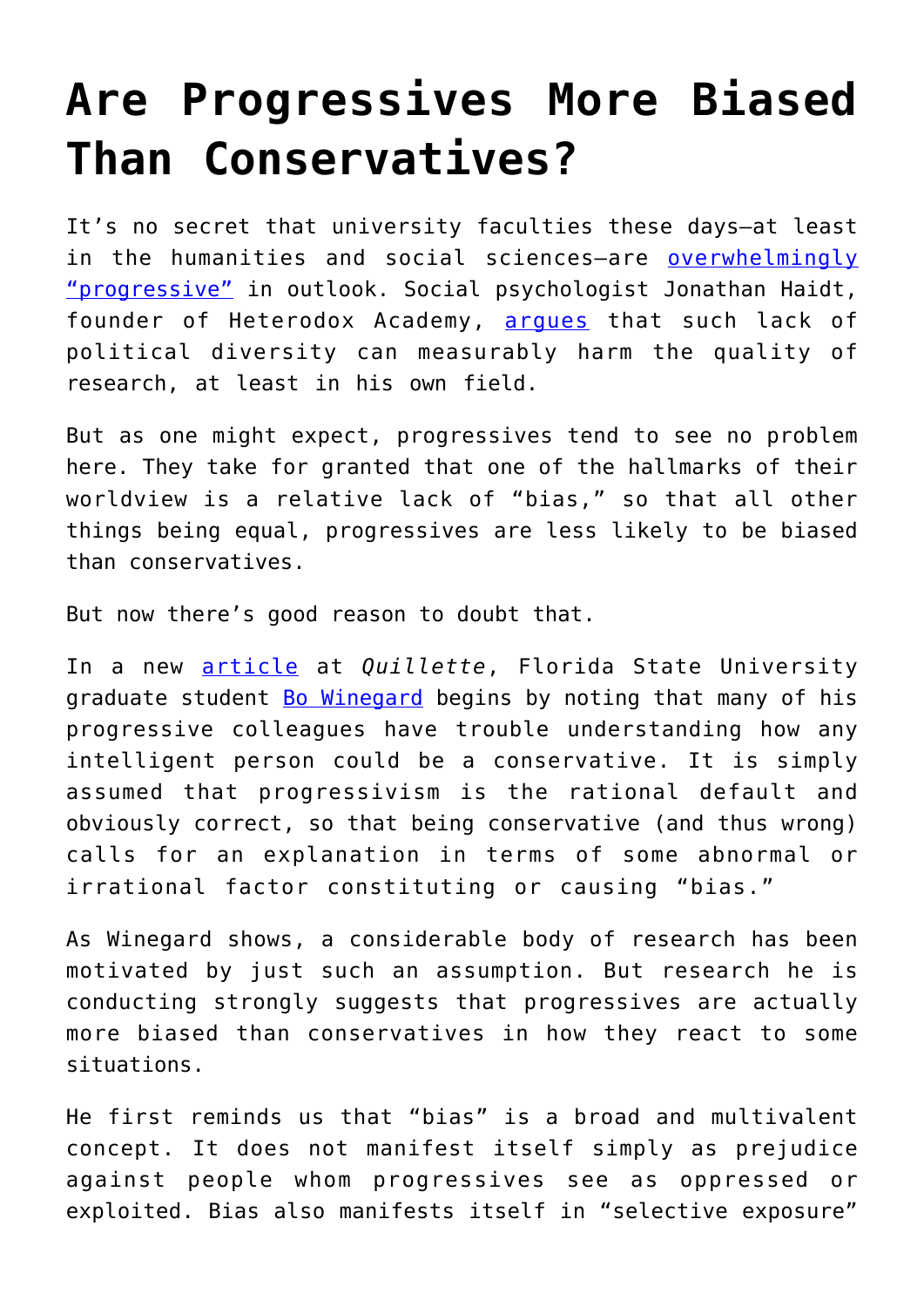to ideas, which entails "motivated skepticism" about ideas opposed to one's outlook, and "motivated credulity" about ideas that appear to confirm one's outlook. All that reinforces a natural tendency: "…people are strongly motivated to maintain positions that allow them to remain members of their preferred political coalition." Such positions typically belong to what Winegard calls a "sacred narrative" of reality, and progressives have one every bit as much as conservatives do.

The sacred narrative of progressivism begins with the premise that various groups which are not white-male-and-Christian have been historically oppressed and exploited, and still are. This oppression and exploitation is judged morally wrong because the most important things about people are what we all naturally have in common apart from differences of race, gender, or culture, so that fairness requires that people be treated the same. Winegard calls that narrative "equalitarianism." A standard corollary of equalitarianism is the belief that conservatives are *likely* to be biased against such victim groups, and thus tend, immorally, to reinforce historic wrongs.

Yet in a rigorously constructed series of studies, Winegard and his associates obtained results indicating that progressives are more likely to be biased *in favor* of such groups than conservatives are likely to be biased *against* them. That should not come as a surprise. For example:

*"In Study 3, we described an entrance exam that colleges were considering using, but which favored either men or women…We then asked participants to rate the exam's fairness, [or] sexism, and asked how much it should be used… As predicted, progressives were significantly less likely to accept the test when men outperform women than when women outperform men. Also, as predicted, but probably surprising to many progressives, conservatives did not differ in their responses in either condition; in other words, conservatives were*